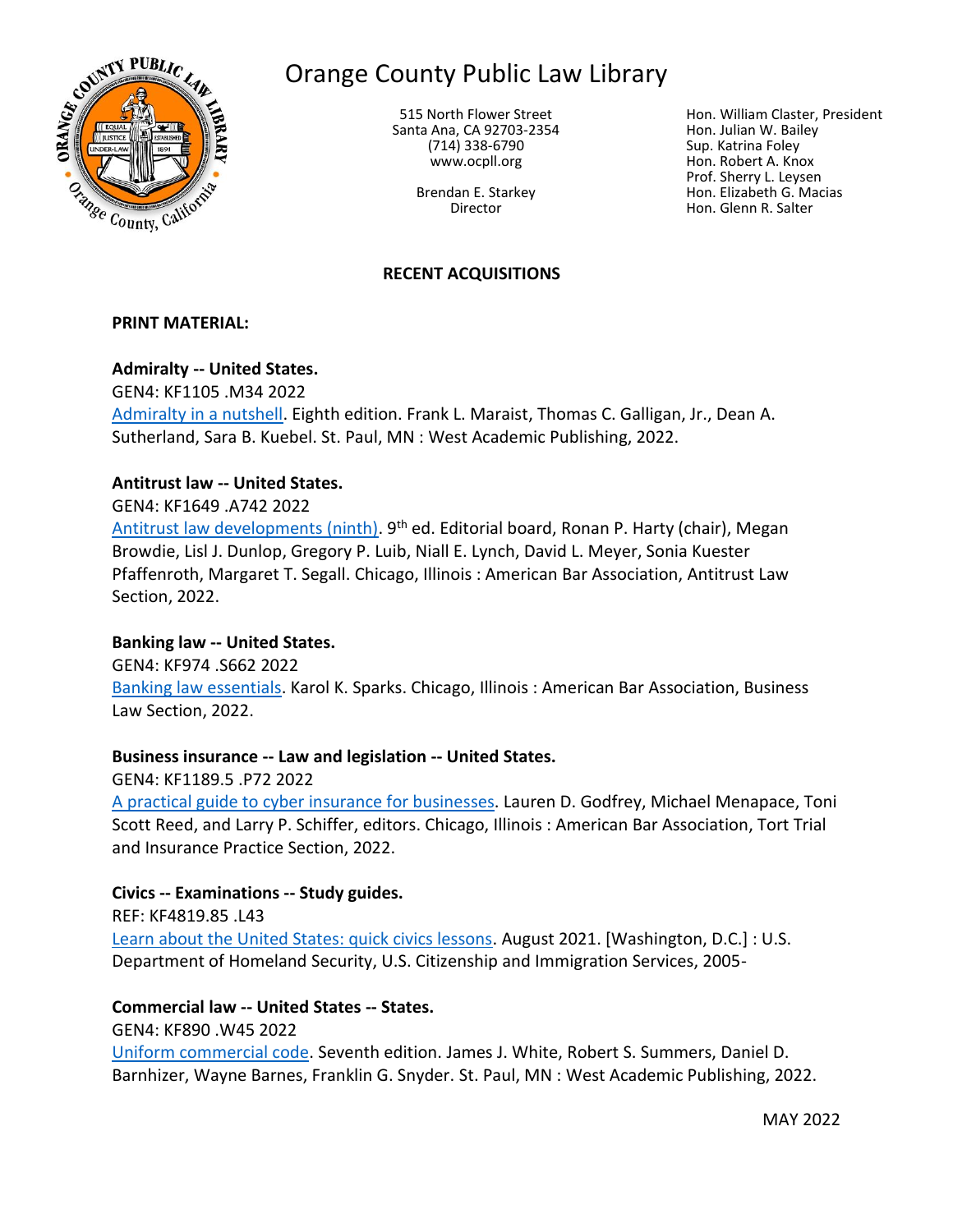## **Competition, Unfair -- United States.**

GEN4: KF1609 .S43 2022

[Federal deception law: FTC and CFPB rules, RICO, False Claims Act, debt relief, TCPA,](https://innopac.ocpll.org/record=b245940)  [telemarketing, and parallel state statutes.](https://innopac.ocpll.org/record=b245940) Fourth edition. Jonathan Sheldon, Carolyn Carter ; contributing authors, Andrew Pizor, Elizabeth De Armond, Gary L. Azorsky, Jeanne A. Markey. Boston, MA : National Consumer Law Center, 2022.

## **Constitutional law -- United States -- Religious aspects.**

GEN4: KF4551 .L58 2021 [The Biblical roots of American constitutionalism: from "I am the Lord" to "We the People".](https://innopac.ocpll.org/record=b243564) Joseph Livni. Lanham, MD : Lexington Books, 2021.

## **Constitutional law -- United States.**

GEN4: KF4550 .T869 2015 [The Constitution of the United States of America: a contextual analysis.](https://innopac.ocpll.org/record=b242596) Second edition. Mark Tushnet. Oxford, United Kingdom : Hart Publishing, 2015.

## **Constitutions -- United States -- States.**

GEN4: KF4530 .W66 2021 [Hidden laws: how state constitutions stabilize American politics.](https://innopac.ocpll.org/record=b243563) Robinson Woodward-Burns. New Haven : Yale University Press, 2021.

## **Debtor and creditor -- United States.**

GEN4: KF1501 .D42 1982 [Debtor-creditor law: money judgments, fraud, third parties, and liens.](https://innopac.ocpll.org/record=b242684) Theodore Eisenberg, editor-in-chief; James M. Lawniczak, editor-in-chief. New York, NY : LexisNexis, 1982-

## **Deferred compensation -- Taxation -- Law and legislation -- United States.**

GEN4: KF6379 .S38 2022 [Section 409A handbook.](https://innopac.ocpll.org/record=b246755) Third edition. Regina Olshan, Erica F. Schohn [editors]. Chicago, Illinois : American Bar Association ; Arlington, VA : Bloomberg Law, 2022.

## **Disability evaluation.** GEN4: KF3649 .M67 [Medical proof of social security disability.](https://innopac.ocpll.org/record=b244637) Second edition. Ann G. Hirschman. Eagan, MN : Thomson Reuters, 2022-

**Estate planning -- California.** GEN3; REFSH: KFC195 E94 [Every Californian's guide to estate planning: wills, trusts,](https://innopac.ocpll.org/record=b244535) and everything else. 3<sup>rd</sup> edition. Berkeley, CA : Nolo, 2018-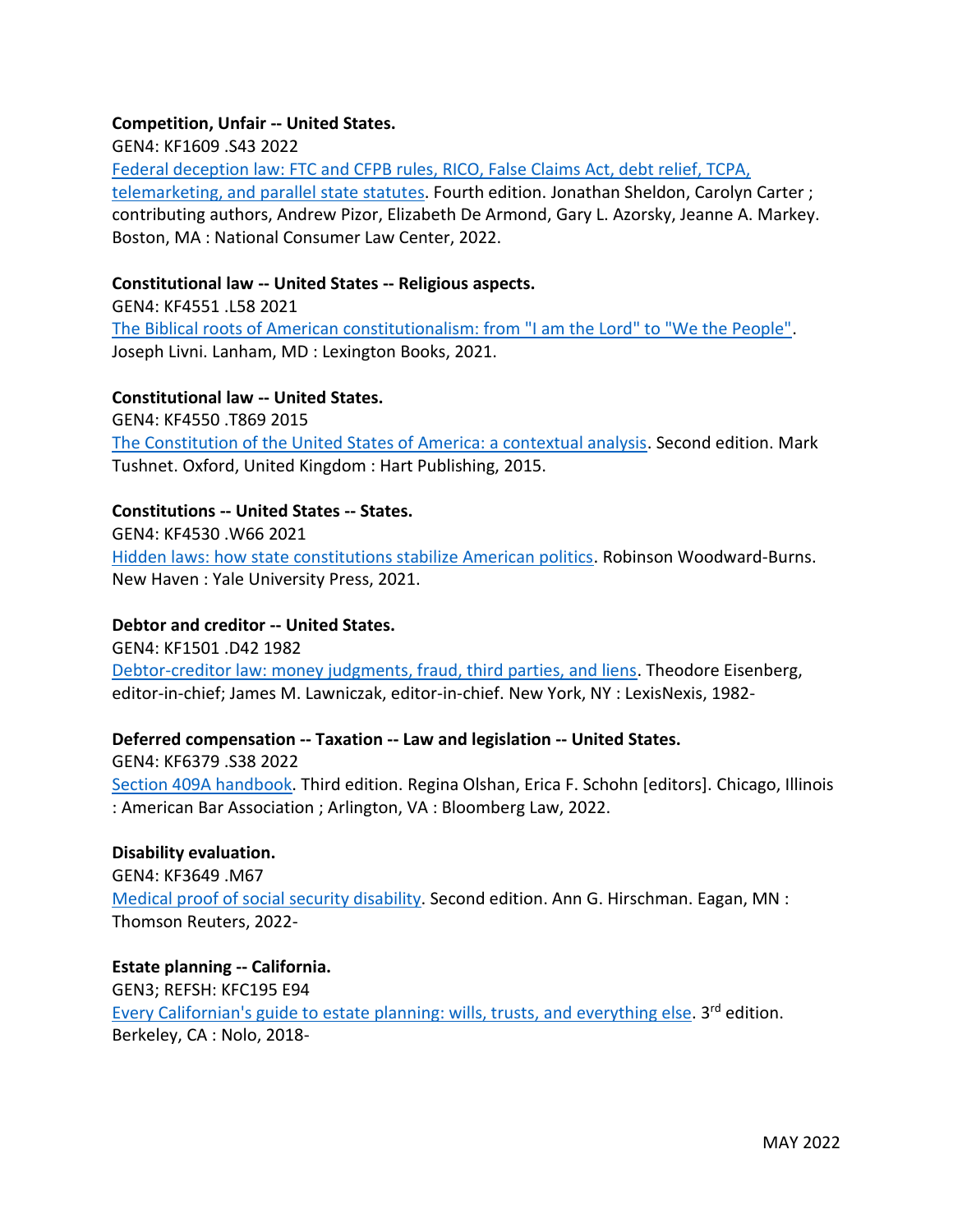## **Evidence (Law) -- United States.**

GEN4: KF8935 .P368 2022

[Evidence law: a student's guide to the law of evidence as applied in American](https://innopac.ocpll.org/record=b245939) trials. Fifth edition. Roger C. Park, Aviva A. Orenstein, Dale A. Nance. St. Paul, MN : West Academic Publishing, 2022.

#### **Housing -- Law and legislation-- United States.**

GEN4: KF5729 .S26 2022

[Beginner's guide to nonprofit and affordable housing partnerships.](https://innopac.ocpll.org/record=b246753) Teresa Santalucia. Chicago, Illinois : American Bar Association, Forum Committee on Affordable Housing and Community Development, 2022.

## **Judges -- Disqualification -- United States.**

GEN4: KF8861 .G49 2020

[Judicial disqualification: an analysis of federal law.](https://innopac.ocpll.org/record=b242593) Charles Gardner Geyh, Kris Markarian, legal editor. Washington, DC : Federal Judicial Center, 2020.

## **Marijuana -- Law and legislation -- United States.**

GEN4: KF3891.M2 O83 2022

[Marijuana law in a nutshell.](https://innopac.ocpll.org/record=b246748) Second edition. Mark K. Osbeck, Howard Bromberg. St. Paul, MN : West Academic Publishing, 2022.

## **Mental illness – Classification.**

REF: RC455.2.C4 A48 2022

[Diagnostic and statistical manual of mental disorders: DSM-5-TR.](https://innopac.ocpll.org/record=b246729) Fifth edition, text revision. American Psychiatric Association. Washington, DC : American Psychiatric Association Publishing, 2022.

#### **Mock trials.**

GEN4: KF8918 .N45 2022 [Championship mock trial: the guide for students and coaches.](https://innopac.ocpll.org/record=b246754) Hon. David Nelmark and Justin Bernstein. Chicago, Illinois : American Bar Association, 2022.

## **Nonprofit organizations -- Law and legislation -- United States.**

GEN4: KF1388 .M627 2022 [Model nonprofit corporation act: official text with official comments and statutory cross](https://innopac.ocpll.org/record=b246758)[references.](https://innopac.ocpll.org/record=b246758) Fourth edition. Nonprofit Organizations Committee. Chicago, Illinois : American Bar Association, Business Law Section, 2022.

## **Orange County (Calif.) -- Guidebooks.**

DESK: F868.O6 L49 2022

[A people's guide to Orange County.](https://innopac.ocpll.org/record=b242595) Elaine Lewinnek, Gustavo Arellano, and Thuy Vo Dang. Oakland, California : University of California Press, 2022.